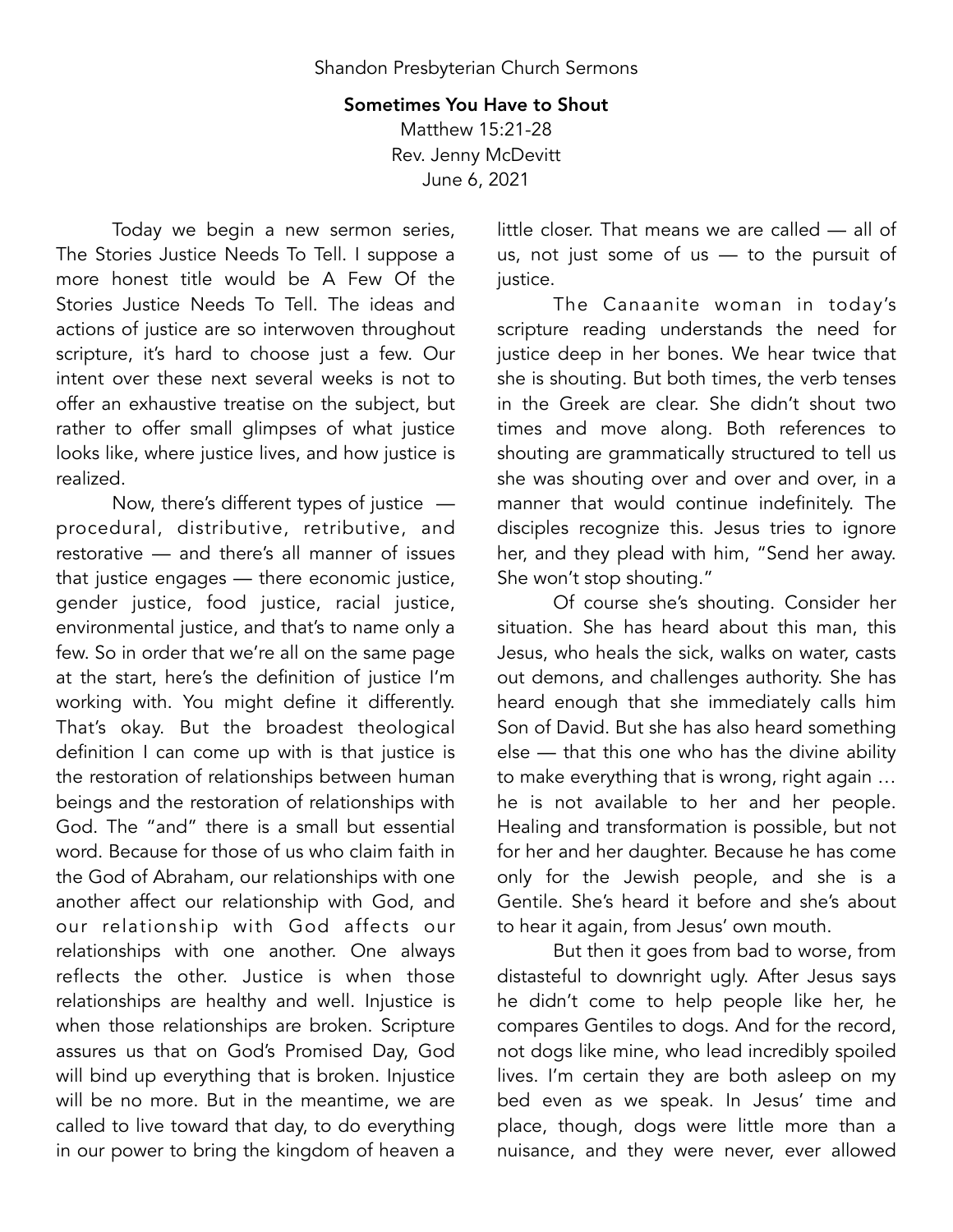indoors. In calling the woman a dog, Jesus effectively says, "You will always be outside outside the reach of my concern." It might be the lowest point of Jesus' ministry. But the woman doesn't miss a beat. And she doesn't argue with the harsh remark or the reality it conveys. She actually agrees with him. "Yes, Lord," she says, but then goes on to point out that when the children are fed, the dogs also get some small benefit, even if only by the way of crumbs.

With that comment, the low point of Jesus' ministry becomes a point of transformation. To see it, we have to look at the way Matthew presents Jesus throughout his entire gospel. The fact that Matthew, Mark, and Luke contain so many of the same stories, but in different order, tells us that when each of them writes down the story of his three years of ministry, they have a bigger purpose in mind than simple chronology.

Matthew opens with Jesus' genealogy, a long recitation of 48 names spread out over 14 generations. Forty-three of those names are the names of Jewish men. Five of them are the names of Gentile women. This gospel makes it plain from the beginning — without the inclusion of Gentiles, we don't get to Jesus. But it's not until Matthew 24, 26, and 28 that Jesus makes his own statements about how the gospel will be preached to the whole world, for all people. It's in Matthew 20 that he proclaims his life of service is not on behalf of some people, but on behalf of the many.

Notice how that all comes after his encounter with the Canaanite woman in chapter 15.

What's more, both right before and right after that exchange with her about bread, and crumbs, and who gets to eat, Jesus feeds enormous crowds. The main difference between the two miracles? Before he meets the Canaanite woman, his disciples are the ones who notice the people are hungry, and Jesus tells them they should find something for the people to eat. Ultimately, he feeds them of course — after it's brought to his attention by others. After he meets the Canaanite, Jesus is the one who notices. "I have compassion for the crowd because they have nothing to eat, and I do not want to send them away hungry," he says.

Something in Jesus shifts when he meets this loud, persistent woman. The very structure of Matthew's gospel points to it. The woman who screams for transformation convinces Jesus to extend the reach of his gospel message farther than ever before. Brian Blount, the president of Union Seminary — he preached at my installation service here and has been a guest speaker here on other occasions — Dr. Blount says it this way: "This woman stands toe to toe with somebody she thought had the ability to control cosmic and demonic forces, and she challenges what he is saying. Now that's power!" Dr. Blount says, "The power of a woman so determined to see her daughter's life [changed for the better], she dares challenge the very system of salvation.["1](#page-1-0)

<span id="page-1-1"></span>I think that's why this story is included in the gospel. Scholars and students and people in the pews have long wondered why this story made the cut. It paints Jesus in a rather unpleasant light. But I think Jesus ultimately sees something of himself in that woman. And if I understand the text, Jesus wants us to shout for transformation in our world the way she shouts for the transformation of her daughter's world, even when all the signals say you ought to shut up, give up, and go home. If she could stand up to Jesus, the gospel seems to be saying, we ought to be able to stand up to anyone or anything else in all creation.

If this story makes you a little uncomfortable, you aren't alone. It makes me a little uncomfortable. I've learned something

<span id="page-1-0"></span><sup>&</sup>lt;sup>[1](#page-1-1)</sup> Brian Blount in *Mark In Two Voices.* Dr. Blount's insights about the text's parallel passage helped shape this sermon.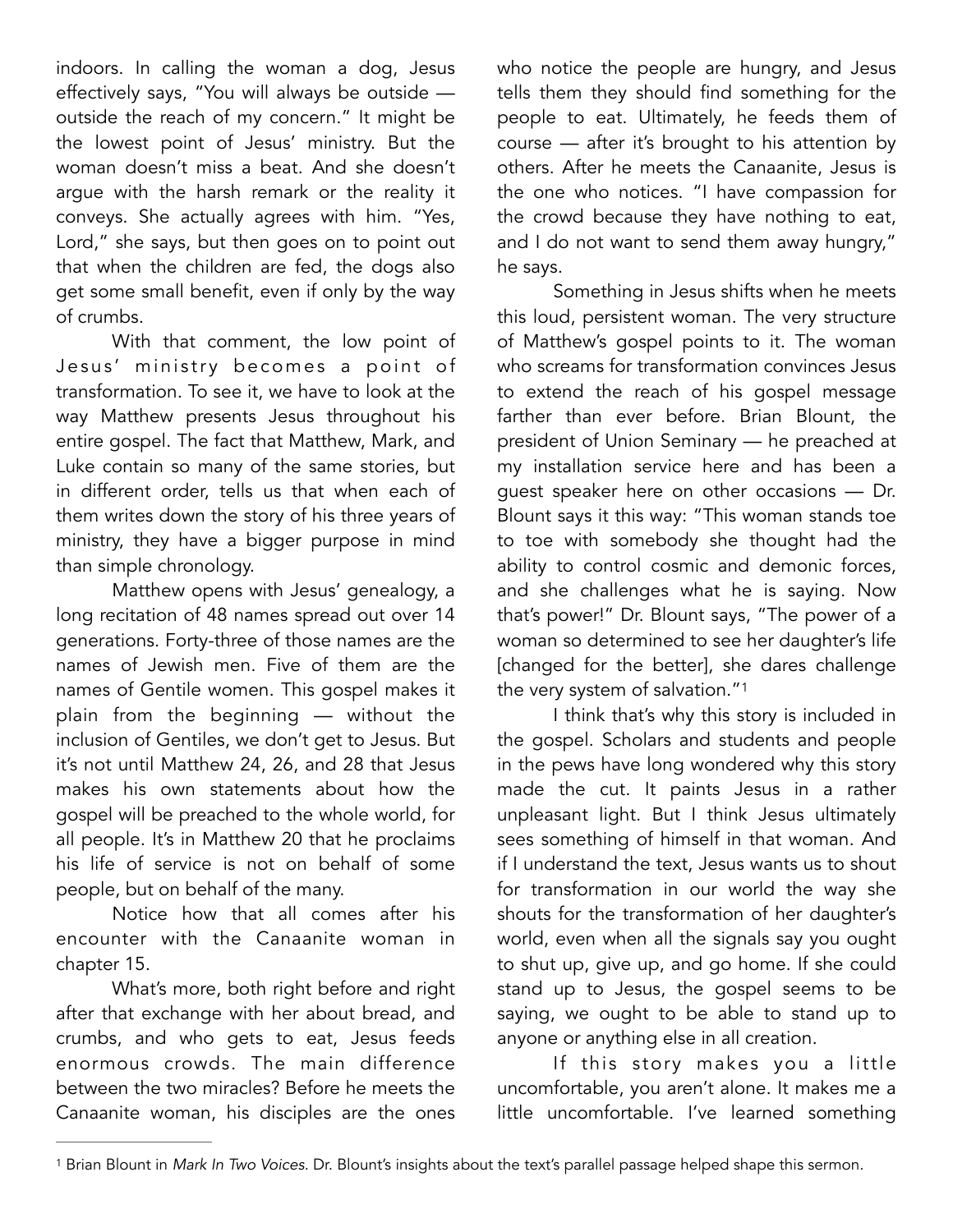though. Whenever a text makes me uncomfortable, that almost always means it's a text I really need to pay attention to, that it's a text that really has something to teach me.

The work of justice is rarely comfortable. By definition, justice is about confronting things the way they are and insisting they can be different. But you know changing "the way we've always done it" or "the way it's always been" is hard. It's hard in the church, and it's even harder in the halls of power.

I imagine you've heard of MORE Justice. Spelled out, it's the Midlands Organized Response for Equity and Justice. MORE Justice's purpose, in their own words, is for "congregations to work together to empower marginalized people and act powerfully to address serious, community-wide problems through direct action. We accomplish this by identifying a problem, doing research, educating the public, and publicly addressing the root causes of, and solutions to, poverty and injustice."

This year, MORE Justice addressed issues of affordable housing and gun violence, and made progress toward the creation of an affordable housing trust fund that will use local public money to support additional affordable housing here in Richland County. Shandon has long had individual members participate, but this year we joined as a covenant congregation. I am grateful for the way so many of you have embraced this effort. In talking with some of the MORE Justice leaders, I learned that one of the obstacles they face is individuals and congregations who support the overall effort, but dislike the direct and public approach of talking with local officials and holding them accountable. It's uncomfortable. It is.

I think the Canaanite woman would have been a member of MORE Justice. And do you remember how Jesus ultimately responds to her? He doesn't get angry. He doesn't chastise her behavior or take a defensive posture. "Great is your faith," he says to her, and I

imagine he says it with a small but proud smile on his face. Because she shouts for the right to eat just a few crumbs of bread, but in so doing, she devours complacency. She chews up the timid desire to hide behind safe tradition. She swallows the temptation to be nice and polite instead of passionate and persistent. She consumes any loyalty to the way it's always been done. She gobbles up the fear of creating tension, she wolfs down the anxiety of wondering what people will think, and she finishes off the idea that silence might be considered neutral.

I don't normally share with y'all too much about what goes on in my head when I'm writing a sermon. (I think that's generally a good thing.) But for days now, every time I've thought about this woman, every time I sat down to write these words, a song ran though the back of my mind: the great 80s power ballad by Tears for Fears.

I know, I know. I've just dated myself terribly, and I think anyone whose ever endorsed my preaching might be recanting right now, but you know the one I mean, don't you? You know the words — at least some of you do. *Shout. Shout. Let it all out. These are the things I could do without. Come on. I'm talking to you. Come on.* 

It was a song written to encourage political and social engagement. And it's not hard to imagine the Canaanite woman, or even Jesus himself, singing it … at least, if you focus on the words and ignore the synthesizer. Because racial profiling, age discrimination, and women earning 82 cents for every dollar a man earns? These are the things we could do without.

Lack of access to health care, shame around mental health, and food deserts not far from this very Sanctuary? These are the things we could do without.

Gun violence, domestic violence, violence against the LGTBQ community? These, too, are the things we could do without.